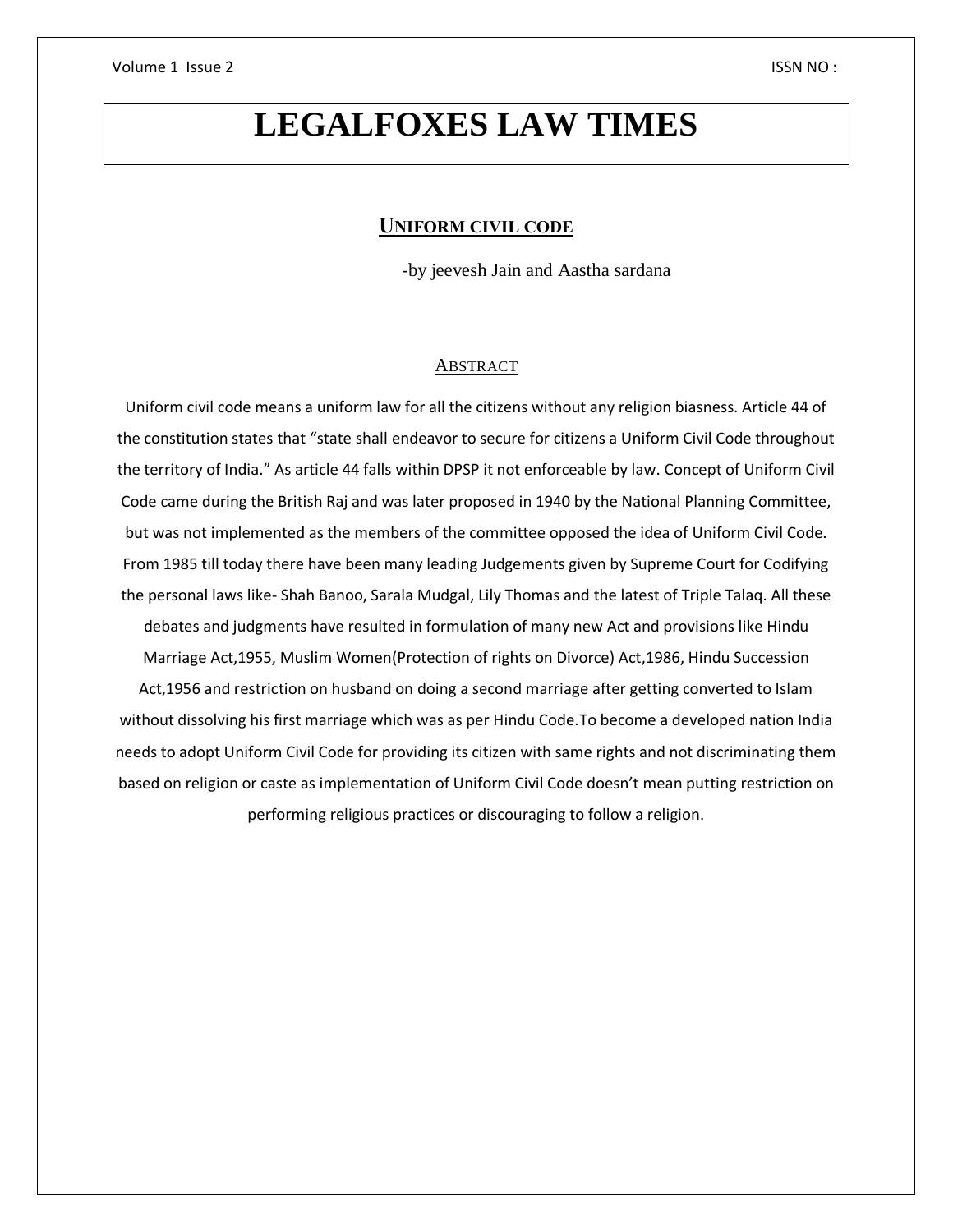# **TABLE OF CONTENTS**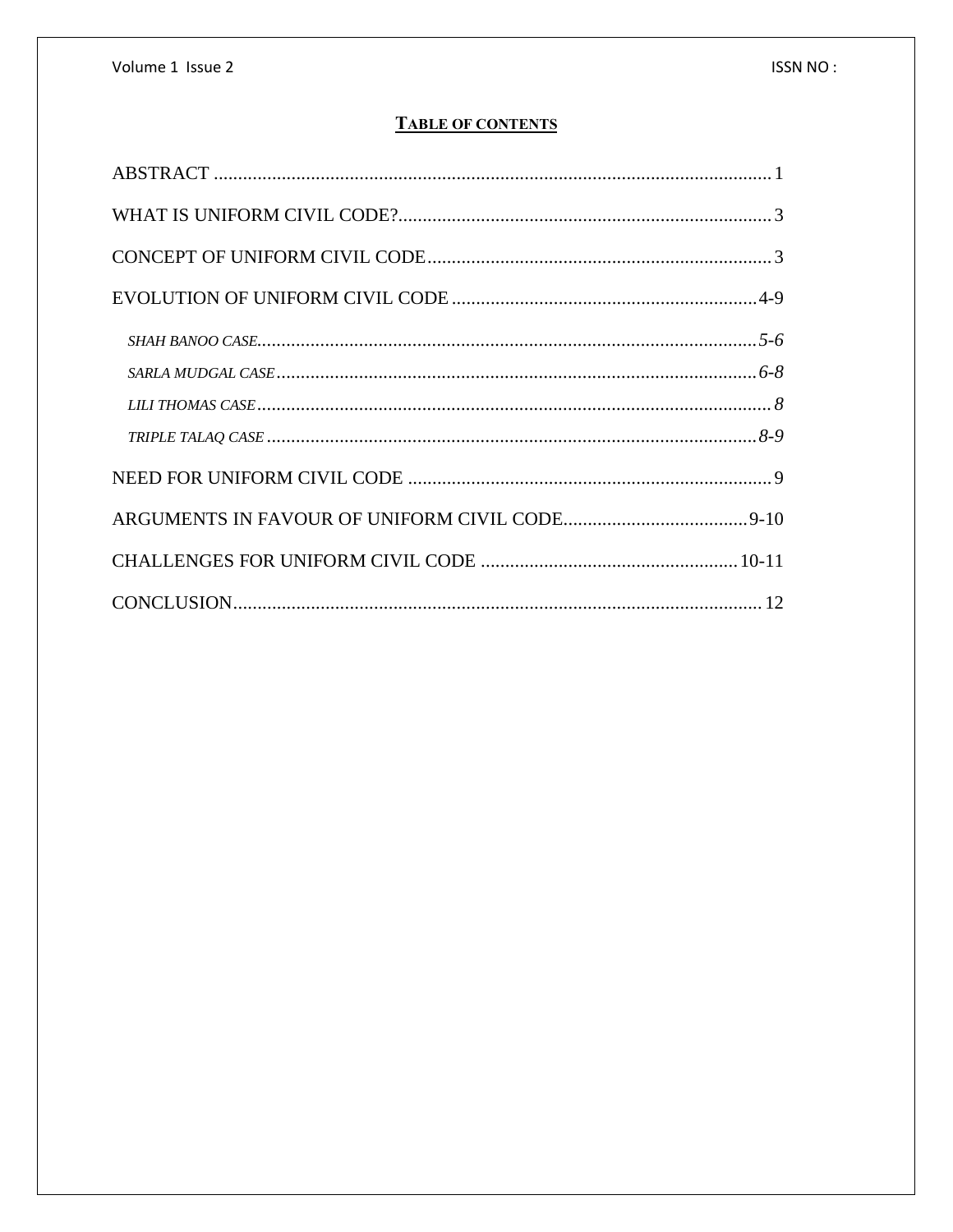#### **WHAT IS UNIFORM CIVIL CODE?**

In India, laws based on religion, faith and culture are governed by personal laws of relevant religion group. In order to govern this under one common law, there has been a continuous debate on Uniform Civil Code. In simple words, as the words suggest, Uniform Civil Code is proposed to be one uniform law which would regulate all the personal laws (for each religious group).

The Directive Principles of State Policy come under Part IV of the Constitution of India, 1950 whichare not enforceable by any court but they play a fundamental role in making policies and laws in the country. Among other Directive Principles is Article 44 of Indian Constitution, 1950, which require the State to "endeavour to secure for citizens a Uniform Civil Code throughout the territory of India".<sup>1</sup> In this regard, it is interesting to note that as of now, only one Indian State, i.e. Goa follows Uniform Civil Code.

#### **CONCEPT OF UNIFORM CIVIL CODE**

Uniform Civil Code itself conveys uniformity in secular state. Applicability of such code should extend to all citizen irrespective of their religion, caste and tribe. After being applicable to all, such code is futile to our personal laws whether it is Hindi law, Muslim law or any other personal law in which issues is related to marriage, divorce, succession, inheritance, adoption and other family matters.<sup>2</sup>

There is multiple of family law in India and each have their own personal law like the Hindu have their Hindu Marriage Act,1955 and the Indian Divorce Act, 1869,Muslim having their own Muslim law, Parsis have their own Parsi Marriage and Divorce Act and other laws, Christians have their own Christians Marriage Act, 1872, the Jews have their uncodified customary Marriage law. Each person carries his own lawwherever he goes in India therefore it is very difficult to bring people together and unite them when they are governed by different religious and personal law.

#### **EVOLUTION OF UNIFORM CIVIL CODE**

 $\overline{a}$ 

During the period of British Raj, personal laws were framed mainly for Hindu and Muslim citizens. In the beginning of the twentieth century, the demand for uniform civil code was first put forward by women

<sup>1</sup>The Constitution of India as amended by the Jammu and Kashmir Reorganisation Act, 2019 (34 of 2019). <sup>2</sup>*Uniform Civil Code: One Nation One Code*, **LEGAL SERVICE INDIA,** (Apr. 10,2020,12:15 PM)http://www.legalserviceindia.com/legal/article-685-uniform-civil-code-one-nation-one-code.html.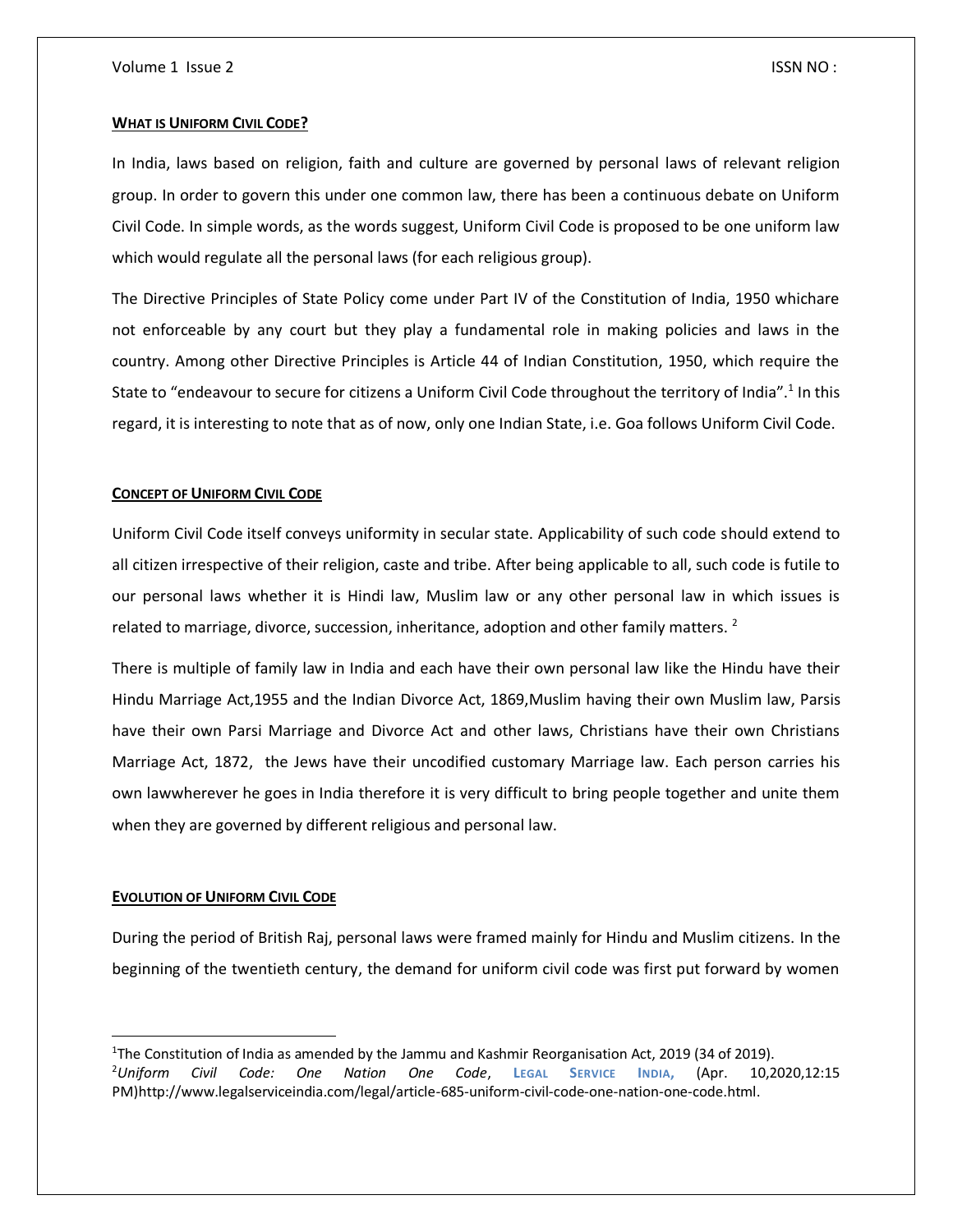activist and the objective behind this demand was the women rights, equality and secularism.<sup>3</sup> The idea of uniform civil code is born in 1940 by National Planning Committee (NPC) proposing to make uniform civil code as an optional code in beginning and with time replace all the different personal laws of communities. But later the idea was dropped as members of the committeethought it was not a feasible idea.<sup>4</sup> In 1947, Minoo Masani, Hansa Mehta, Amrit Kaur and B.R. Ambedkar proposed to make Uniform Civil Code as one of the fundamental rights given in the Indian Constitution, but they were not able to gain majority.<sup>5</sup> In 1948, uniform civil code was added in Part IV of constitution of India which deals with Directive Principle of State Policy under Article 44. In 1950, Reformist bill was passed which gave Hindu women the right to divorce and inherent property. Bigamy and child marriages were outlawed and such form was resisted by Dr. Rajendra Prasad.<sup>6</sup> In 1951, Ambedkar resigned from the cabinet when his draft of the Hindu Code Bill was stalled by the parliament.<sup>7</sup>

Supreme Court in 1985, in its leading Judgement of*Shah Banoo <sup>8</sup>* case decide to provide Muslim women with maintenance even after iddat period. As per Muslim personal law, maintenance was to be paid only till the period of iddat. (three lunar months-roughly 90 days). Facts of the case were as follows: Shah Banoo was a 62 years old woman from Indore who was divorced by her husband in 1978. She was not in a condition to support herself and her five children. She filed a petition in court for grant of maintenance from her ex-husband.<sup>9</sup> This led to challenge the Muslim personal law (Sharia) and also led to debate over Muslim women's rights as Muslim personal laws are not codified in India, like they are in other Islamic countries- Tunisia, Morocco, Iran, etc.

As per the Muslim Laws, once a Muslim husband has divorced his wife and has paid for her dower (irrespective of its quantum even if it was minimum i.e. 10 *dirhams)* no maintenance order could be passed against him under section 125 of code of Criminal Procedure, 1973.<sup>10</sup> Section 125 of the Code of

 $\overline{a}$ 

<sup>3</sup>Maneesh Chhibber*, Uniform Civil Code debate is not new, divided Constituent Assembly as well*, **THE INDIAN EXPRESS** (Apr. 10,2020, 11:30 AM)https://indianexpress.com/article/explained/in-fact-uniform-civil-code-debate-isnot-new-divided-constituent-assembly-as-well-3086583/.

<sup>4</sup>Archana Parashar*, Women and Family Law Reform in India: Uniform Civil Code and Gender Equality,* GOOGLE BOOKS(Apr.10,2020,1:00PM).

<sup>5</sup>Rajras, *Uniform Civil Code: Definition,debate,way-forward,***RAJRAS** (Apr.10,2020,10:45AM) https://www.rajras.in/index.php/uniform-civil-code-definition-debate-way-forward/. 6 *Supra* note 2.

<sup>7</sup> *Ibid.*

<sup>8</sup> Shah Banoo 985 AIR 945; 1985 SCC (2) 556.

<sup>9</sup> Rabia Mehta, *The Shah Bano Case: A Landmark Case In Indian Family Law,***YOUTH KI AWAAZ**(Apr.11,2020,3:00 PM) https://www.youthkiawaaz.com/2012/06/the-shah-bano-case-a-landmark-case-in-indian-family-law/. <sup>10</sup>**DR. PARAS DIWAN, FAMILY LAW, 374-375** (10th Edition, 2013).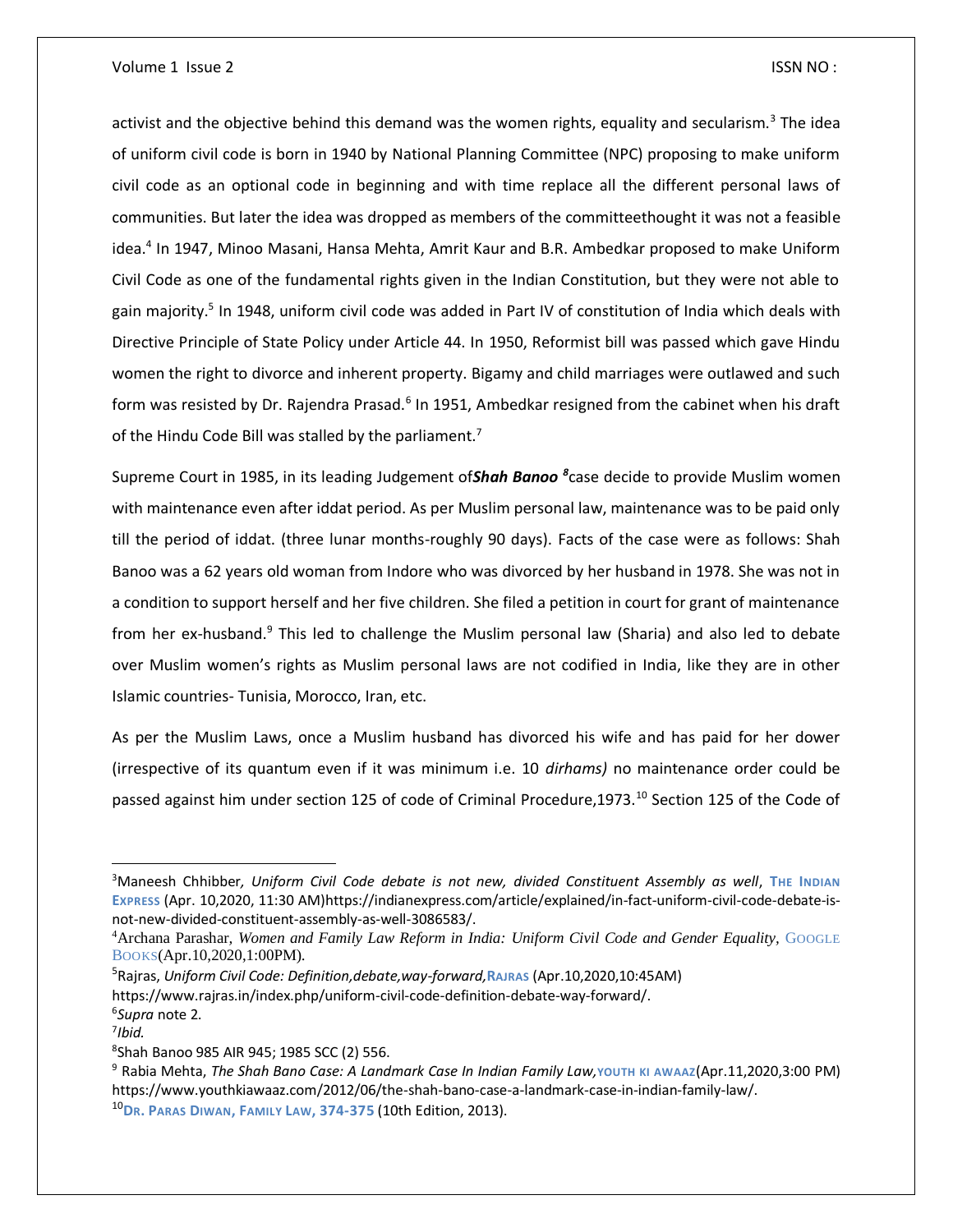#### Volume 1 Issue 2 ISSN NO :

Criminal Procedure provides a uniform provision for maintenance to wives, children and parents regardless of their personal laws.

In Bai Tahira v. Ali Hussain<sup>11</sup>, it was decided that no husband can claim under section 127(3)(b) absolution from his obligation under section 125 towards a divorced wife except on the proof of payment of a sum which customary or personal law has given provision to be more or less sufficient to do the duty for maintenance allowance. Thus, as per section 127(3), (b) the wife cannot be allowed double benefits- one customary or personal law-based and other through section 125 of code of Criminal Procedure,1973.

In Shah Banoo five-judge Bench unanimously held that clause (b) of section 127(3) does not include dower within its compass and overruled the following judgment of Bai Tahira "payment of mahr-money as a customary discharge is within the cognizance of section 127(3)(b)".The judge said in the case that the wife can maintain herself, the husband's liability to provide maintenance for her ceases with the expiration of iddat period,but if she is unable to maintain herself, she would be entitled to take recourse of section 125 of code of Criminal Procedure,1973.

Justice Chandrachud answered a very important questionraised through this judgement -whether*mahr*money was a sum payable to the wife under Muslim personal Law within the meaning of section 125(3)(b) code of Criminal Procedure,1973. It was declared that *Mahr* was not a consideration for marriage but an obligation imposed upon husband as a mark of respect for his wife and was therefore not a sum payable on divorce.

The Shah Banoo judgement also lead to the agitation among Muslim fundamentalists which resulted in the passing of Muslim Women (Protection of Rights on Divorce) Act,1986.

In the year 1995, Supreme Court came across another leading case of *Sarla Mudgal v. Union of India <sup>12</sup>* in which Supreme Court has directed the prime minister to take a fresh look at article 44 of the constitution which bids the state to secure uniform Civil Code, which would show protection of the oppressed and promotion of the national unity and integrity. The court directed the union government through the secretary to Ministry of law and Justice, to file an affidavit by August 1995 indicating steps taken and efforts made by the government towards securing a Uniform Civil Code for the citizens of India.

 $\overline{a}$ 

<sup>11</sup>Bai Tahira v. Ali Hussain AIR 1980 SC 1730.

<sup>&</sup>lt;sup>12</sup>Sarla Mudgal v. Union of India (1995) 3 SCC 635.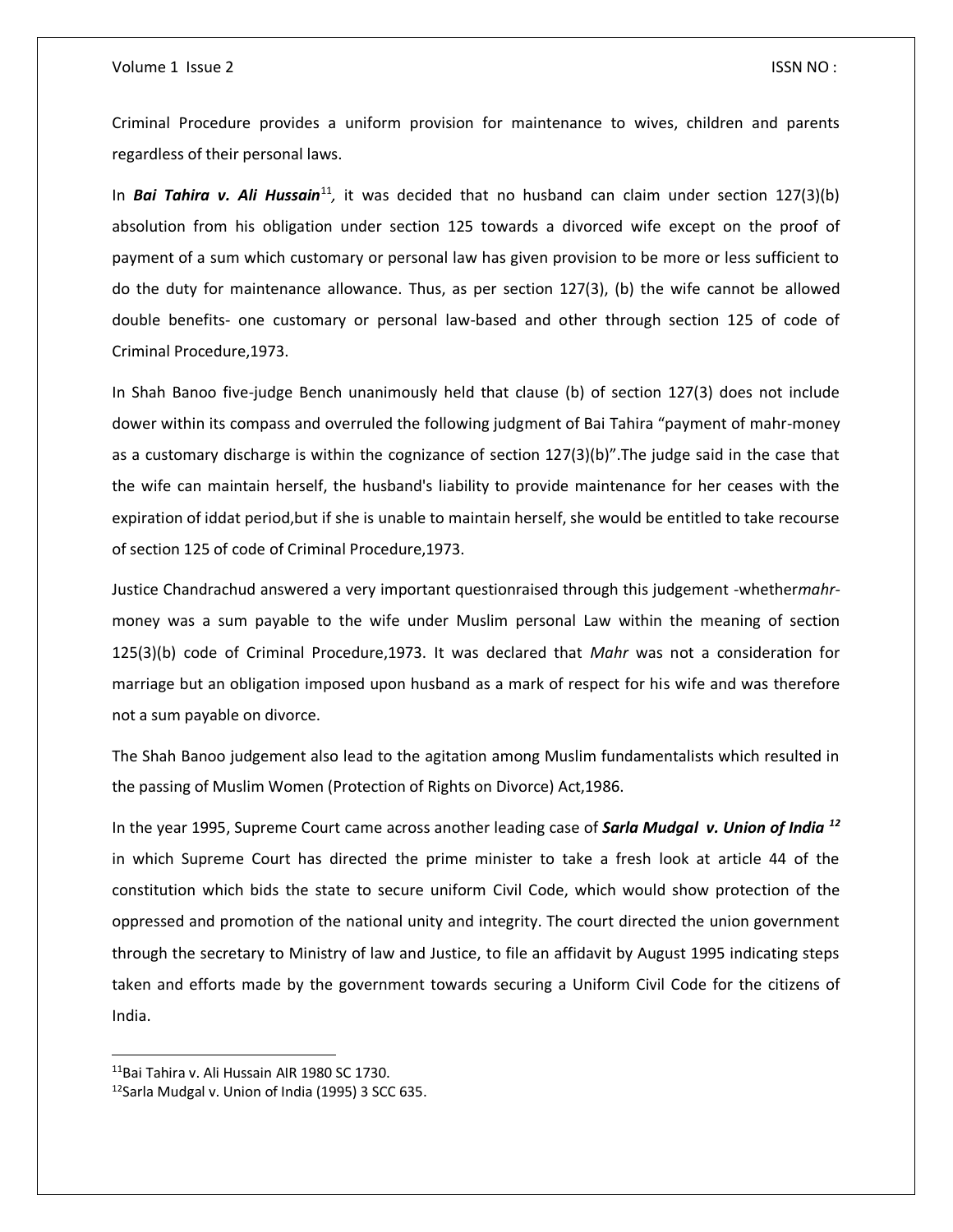The above directions were given when Court was dealing with the case (Sarla Mudgal) where the question for Constitution was whether a Hindu husband marriage under Hindu law after conversion to Islam without dissolving the first marriage could solemnize a second. The court held that such marriage would be illegal and the husband could be prosecuted for bigamy under section 494 of Indian penal code, 1860.

With this case various other petitions were also filed:

- 1. First was filed by registered society working for the welfare of women as PIL.
- 2. Second was filed by Meena Mathur saying she was married to Jitendra in 1978 and her husband solemnised second marriage with Sunita Narula *alias* Fatima and converted to Islam.
- 3. Sunita Narula *alias* Fatima contended that after marrying her Jitendra Mathur had again reverted back to Hinduism and she is still a Muslim without having any proper provisions for Maintenance and have no protection under either of the personal law.
- 4. Third petitioner Gita Rani contended that she was married to one Pradeep Kumar according to Hindu rites in 1988 and in 1991 she came to know that her husband ran away with Deepa and after conversion to Islam married her.
- 5. The fourth petitioner Sushmita Gosh contended she was married to G.C. Gosh as per Hindu rites 1984 but in 1992 her husband embraced Islam and got married to Vinita Gupta.

On the facts of the cases, the Supreme court held— A Hindu Marriage continues to exist even after one of the spouses has converted to Islam. There is no automatic dissolution of Hindu Marriage. It can only be dissolved by the decree of divorce on any of the grounds mention in section 13 of the Hindu Marriage Act, 1955. The second marriage of Hindu after his conversion to Islam is void in terms section 494 Indian Penal Code,1860 and the husband is liable to prosecuted for bigamy.

As regard to the uniform civil code justice Kuldip Singh and R.M. Sahani held that since 1950 many governments have tried but have failed in implementing the constitution mandate under Article 44 of the constitution. Causing loop holes in the justice system as many Hindus are changing their religion to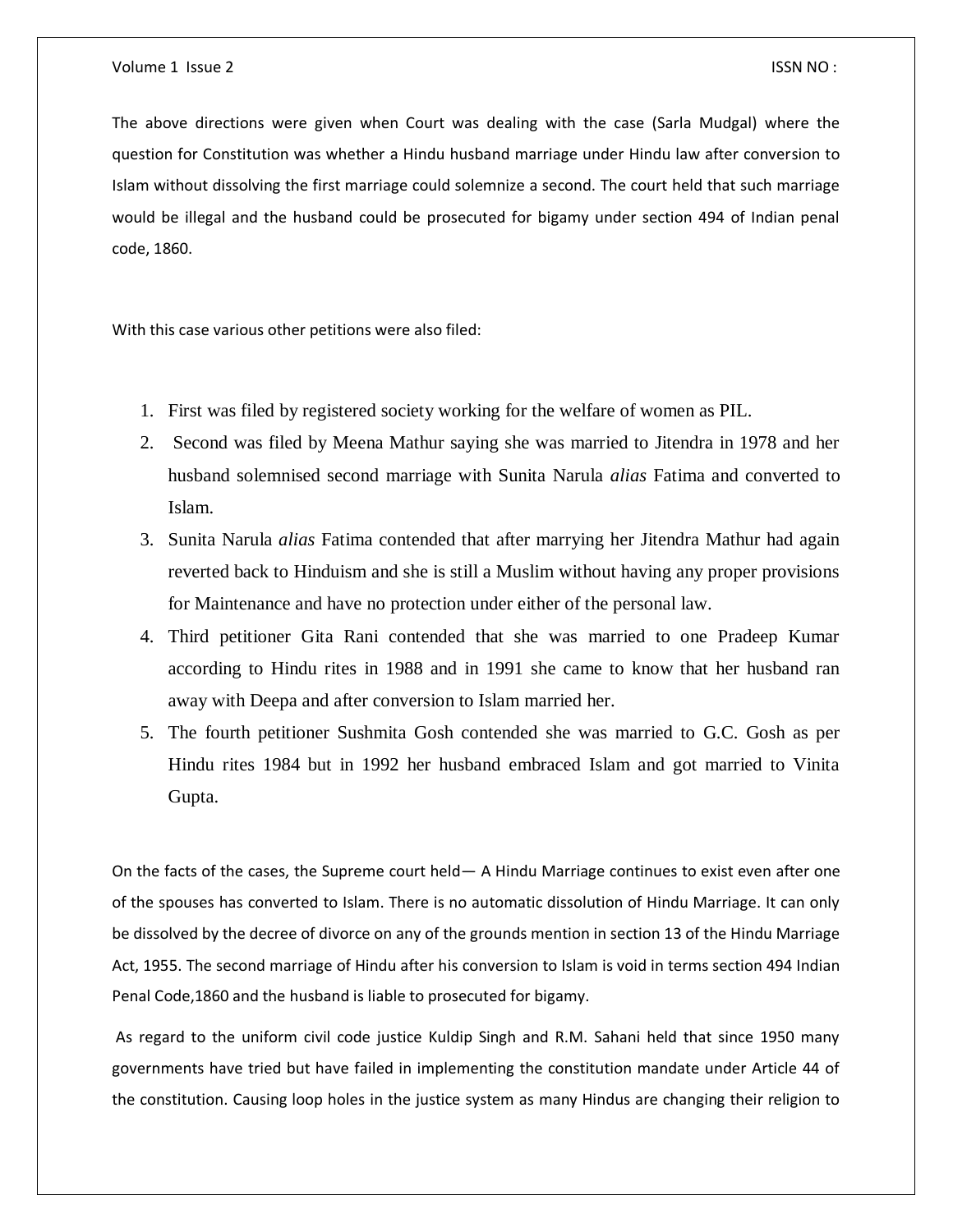#### Volume 1 Issue 2 ISSN NO :

Islam only for the purpose of escaping the offence of bigamy as Muslim law permits for having more than one wife up to four at the same time $13$ . The court directed the government to take immediate steps for implementing the mandate of Art.44 of the constitution as Article 44 is based on the concept that there is no connection between the religion and the personal laws in the civil society.

In 2000, Supreme Court in *Lily Thomas vs. Union of India & ors*<sup>14</sup>decided that the second marriage without prior divorce from the first marriage to be void wherein men were converting their religion to Islam to solemnize the second marriage but all of this was considered void unless and until first marriage was dissolved according to the Hindu Marriage Act,1955 otherwise the husband would be liable for bigamy under section 494 and 495 of Indian Penal Code, 1860. As converting to Islam would not automatically dissolve the first marriage and the Husband is liable to all the obligations as he would be prior converting to Islam. Bigamy is the offence of marrying another while the first marriage still persists and such bigamous relations are illegal and the second marriage is void ab initio.<sup>15</sup>

In 2015, Supreme court refused to direct the government to take a decision on having a Uniform Civil Code.<sup>16</sup> In 2016, *Triple Talaq case* came into debate. Tripal Talaq is a form of islamic divorce used by Muslims in India also known as talaq-e-biddat. In Tripal talaq marriage get dissolved after uttering the word talaq '*thrice*' by any Muslim man to his wife. It is banned in 22 countries of the world and challenged in Supreme court as well. Muslim Law Board has consistently said that triple talaq is a 'personal law' and this, cannot be modified by the Central Government and this issue has given a rise to a heated debate on the need for a Uniform Civil Code in India<sup>17</sup>. In 2017, Supreme Court gave hearing to the case and held that the marriage was not dissolved and the liability of the husband to pay maintenance continues<sup>18</sup>. It declared that the practice of triple talaq as unconstitutional and stated that it was violating Article 14 and 21 of the Indian constitution.

#### **NEED FOR UNIFORM CIVIL CODE?**

 $\overline{\phantom{a}}$ 

<sup>13</sup>**DR. J.N. PANDEY, CONSTITUTION LAW OF INDIA**, 453 (53rd Edition,2016).

<sup>14</sup>Lily Thomas vs. Union of India & ors AIR 2000 SC 1650.

<sup>15</sup> Asmita Sahay, *Lilt Thomas vs. Union of India and Ors.* **ITJ**(Apr.12,2020,4:00 PM) http://lawtimesjournal.in/lilythomas-vs-union-of-india-ors/.

<sup>16</sup>Qwerty9729*, Uniform Civil Code: One Nation One Code*, **LEGAL SERVICE INDIA,** (Apr. 12,2020,12:30 PM)http://www.legalserviceindia.com/legal/article-685-uniform-civil-code-one-nation-one-code.html.

<sup>17</sup> Times of India, *Triple Talaq,* **TIMES OF INDIA**(Apr.12,2020, 5:00 PM)https://timesofindia.indiatimes.com/topic/Triple-Talaq?from=mdr.

<sup>&</sup>lt;sup>18</sup>Shayara Bano vs Union of India And Ors. Writ Petition (C) No. 118 of 2016.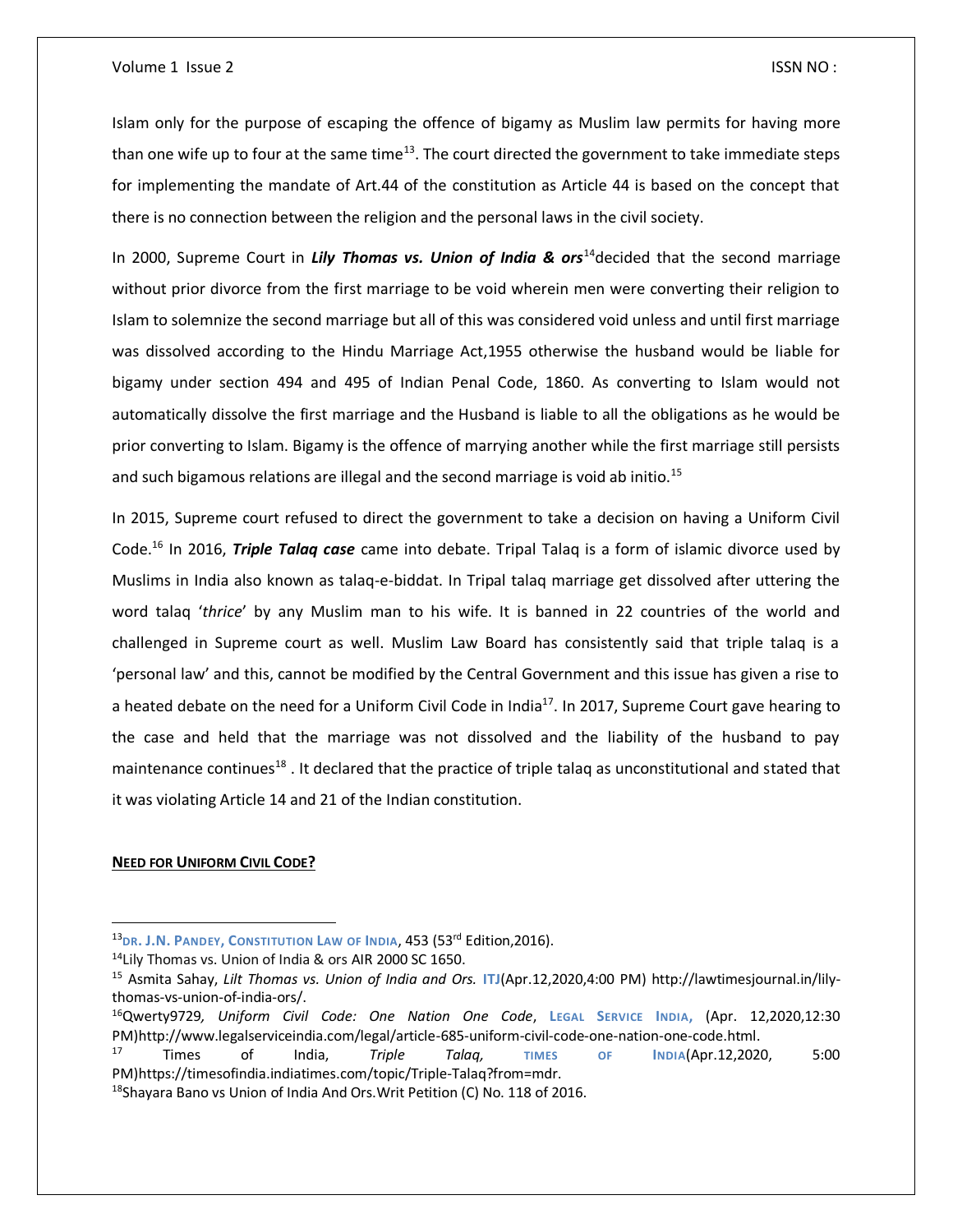#### Volume 1 Issue 2 ISSN NO :

Though India is a diverse country with many religions and different personal laws yet there are some conditions where these personal laws violate basic human rights of people. Few of the examples could be seen above like in Shah Banoo Case in the year 1985 where the right to maintenance was not given wife even when she is not able to maintain herself or even her children which later resulted in the passing of Muslim Women (Protection of rights on Divorce) Act,1986 . Similarly, in 1995 Sarla Mudgal case many Hindus were changing their religion and were converting to Islam without dissolving the first marriage only for the purpose avoiding the punishment of bigamy as Muslim law permits having more than one wife. Five bench judges decided that the first marriage doesn't get dissolved automatically and thus the second marriage even though the person has changed their religion stands void. Before 2005, inheritance rights were only given to the male child of the family and denying the right of inheritance to female child which violates the Article 14 (Right to equality) of the constitution after the Hindu Succession (Amendment) Act, 2005, daughters were given inheritance rights. All these situations show that there are many loop holes in the personal laws and there is a need for uniform civil code which would be same for every citizen without differentiating them based on their religion or caste.

#### **ARGUMENTS IN FAVOUR OF UNIFORM CIVIL CODE**

- 1. It will Integrate India as one- All the citizens of the country can have a feeling of togetherness and united as on one would be treated differently.
- 2. It will help in reducing vote bank politics- Implementation of Uniform Civil Code will reduce the cast-based voting system and also reduce the biased voting among the people causing less dissatisfaction among the voters.
- 3. Sign of a modern progressive nation- Having a Uniform Civil Code will reduce the burden on courts and also help India to move towards its goal of becoming developed nation.
- 4. More rights to women- Since many personal laws provide restrictions on the women that would be reduced, like giving equal rights in inheritance, divorce and many other provisions.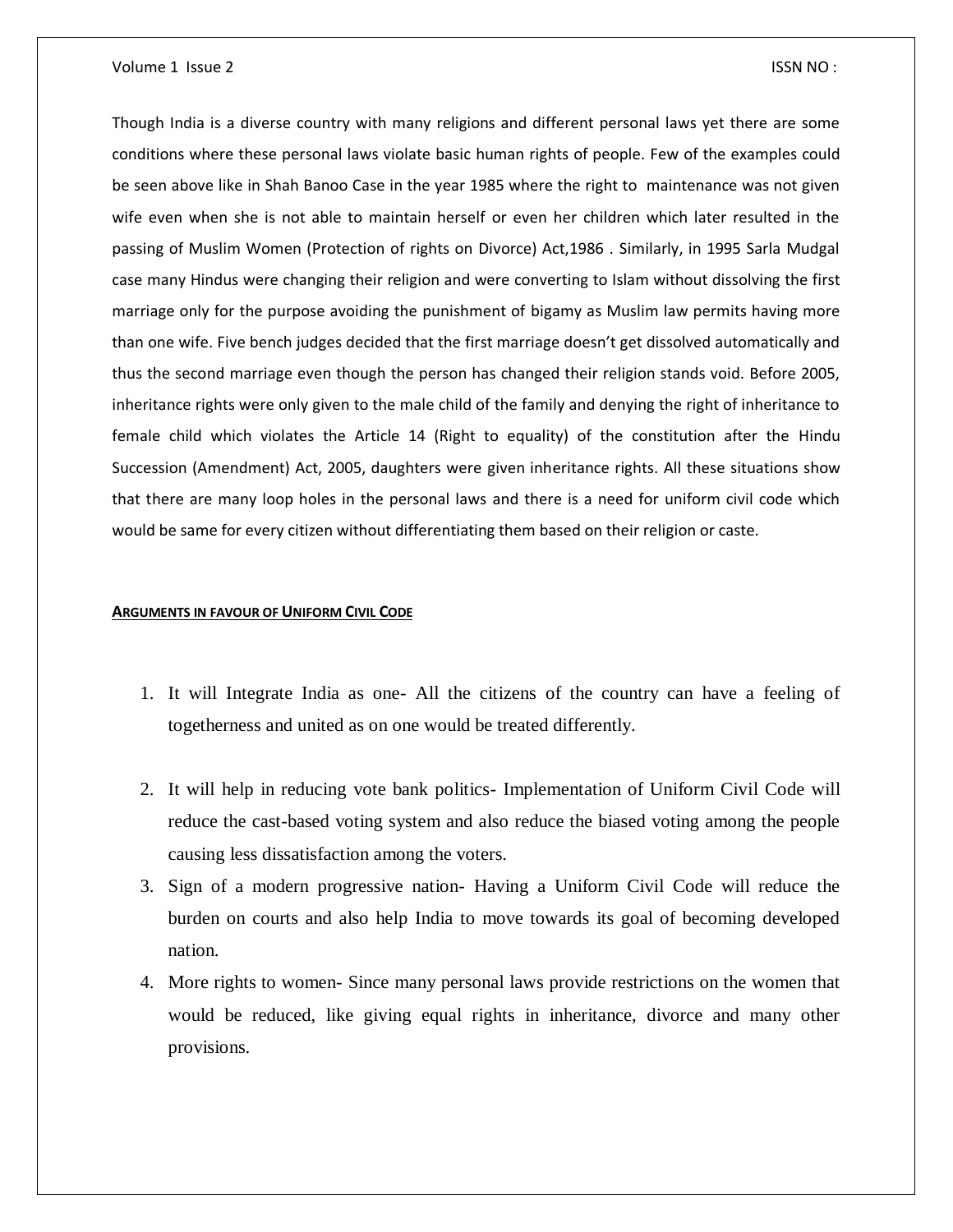5. Promote real secularism- Uniform civil code doesn't discourage or stop citizens from following religion or performing religious activities, it just ensures similar treatment for all the citizens of the country.

## **CHALLENGES FOR UNIFORM CIVIL CODE**

- 1. There are people having a false perception of Uniform Civil Code, especially among the minorities, which makes it difficult to implement it. Many people still do not understand the meaning of Uniform Civil Code.
- 2. In India there is a vast variety of personal law and the people devoted to their personal law makes it quite difficult to achieve uniformity. It is very difficult to find a common ground between different communities.
- 3. Implementation of Uniform Civil Code is quite difficult as it violates fundamental right of freedom of conscience of free profession, practice and propagation of religion (Article 26) and the freedom to manage religious affair (Article 25).
- 4. Many minor communities have a fear that Uniform Civil Code will neglect their traditions and impose rules, which were mainly influenced by majority religious communities.
- 5. Implementing of Uniform Civil Code is a sensitive task as this task will be demanding time and use of human resources wisely. It also requires a broad interpretation on marriages, divorce, maintenance, adoption and succession and also need to focus on gender equality.
- 6. One of the major problems faced while implementing Uniform Civil Code is opposition from religious groups, which is one of the most trivial and obvious hurdles. The Fundamentalism that is deeply rooted in many of the religion in India doesn't seem to vanish even in  $21<sup>st</sup>$  century.
- 7. The government will face major challenges for abolishing the personal law of major religions and to implement Uniform Civil Code. They need to convince the people regarding justice and reform in society to grow better as a nation